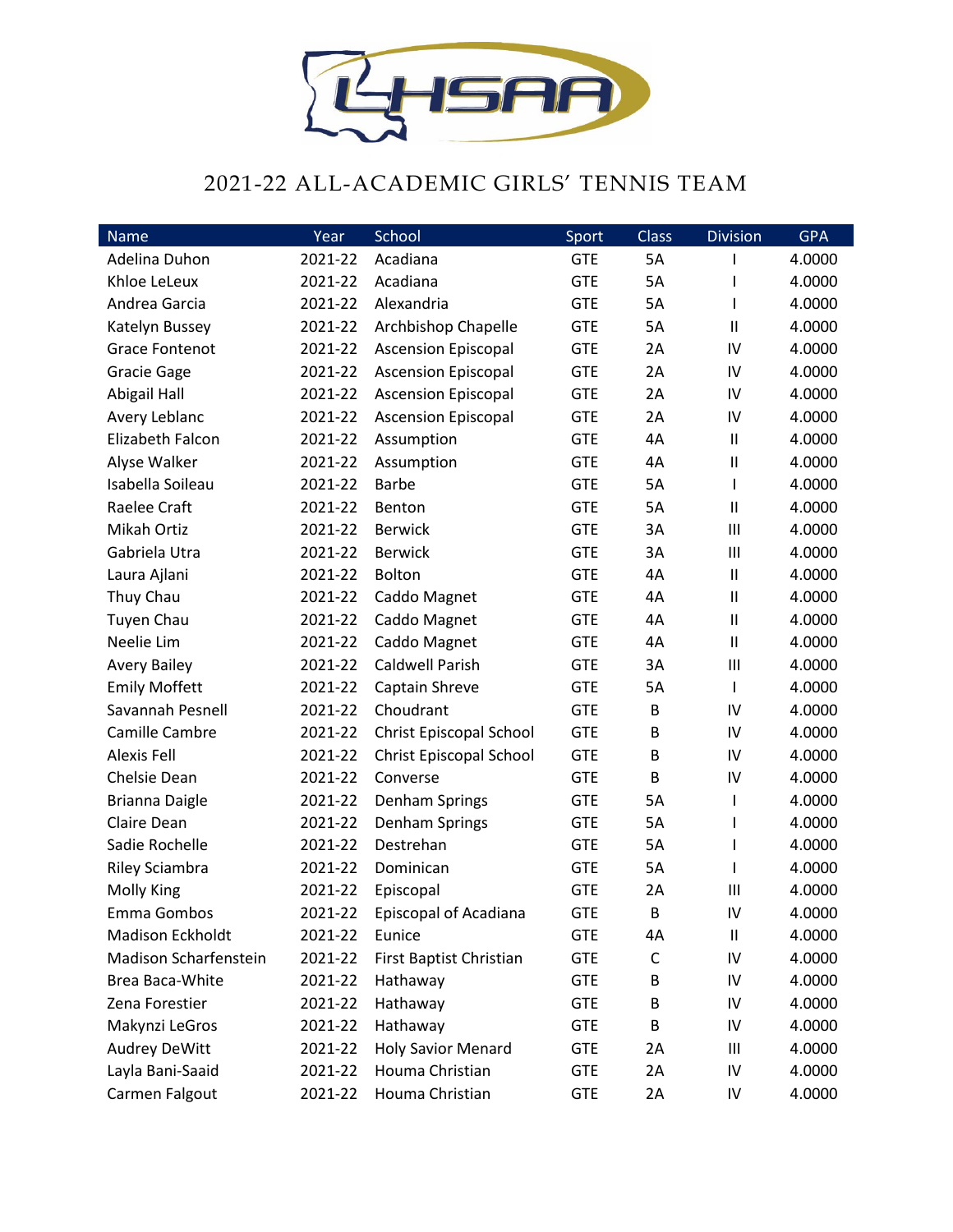| <b>Name</b>              | Year    | School                    | Sport      | <b>Class</b> | <b>Division</b> | <b>GPA</b> |
|--------------------------|---------|---------------------------|------------|--------------|-----------------|------------|
| Kadence Faulk            | 2021-22 | lota                      | <b>GTE</b> | 3A           | Ш               | 4.0000     |
| <b>Tori Guidry</b>       | 2021-22 | lota                      | <b>GTE</b> | 3A           | Ш               | 4.0000     |
| Jillian Fontenot         | 2021-22 | Jennings                  | <b>GTE</b> | 3A           | Ш               | 4.0000     |
| Julia O'brien            | 2021-22 | Jennings                  | <b>GTE</b> | 3A           | Ш               | 4.0000     |
| Isabella Hardy           | 2021-22 | Lacassine                 | <b>GTE</b> | B            | IV              | 4.0000     |
| Amanda Hux               | 2021-22 | Lafayette                 | <b>GTE</b> | 5A           | $\mathsf{I}$    | 4.0000     |
| Roma Kolluru             | 2021-22 | Lafayette                 | <b>GTE</b> | 5A           | T               | 4.0000     |
| Leah Guardia             | 2021-22 | Lafayette Christian       | <b>GTE</b> | 2A           | III             | 4.0000     |
| Karalyn Moragne          | 2021-22 | Lakeshore                 | <b>GTE</b> | 4A           | $\mathsf{I}$    | 4.0000     |
| <b>Brianna Troutman</b>  | 2021-22 | Leesville                 | <b>GTE</b> | 4A           | $\mathsf{I}$    | 4.0000     |
| Kahlan Francis           | 2021-22 | Liberty                   | <b>GTE</b> | 4A           | $\mathbf{I}$    | 4.0000     |
| Sophie Ettinger          | 2021-22 | Lusher Charter            | <b>GTE</b> | 4A           | $\sf II$        | 4.0000     |
| Ainsley Fontenot         | 2021-22 | Morgan City               | <b>GTE</b> | 4A           | $\mathbf{I}$    | 4.0000     |
| Anna Coleman             | 2021-22 | Natchitoches Central      | <b>GTE</b> | <b>5A</b>    | $\mathbf{I}$    | 4.0000     |
| <b>Brianna Lewis</b>     | 2021-22 | North Webster             | <b>GTE</b> | 3A           | III             | 4.0000     |
| Kayley West              | 2021-22 | Northlake Christian       | <b>GTE</b> | 2A           | IV              | 4.0000     |
| Mackenzie Doody          | 2021-22 | Northshore                | <b>GTE</b> | <b>5A</b>    | $\mathbf{I}$    | 4.0000     |
| Joy Han                  | 2021-22 | Northshore                | <b>GTE</b> | 5A           | T               | 4.0000     |
| Lillian Miller           | 2021-22 | Notre Dame                | <b>GTE</b> | 2A           | III             | 4.0000     |
| Abby Lynn Chop           | 2021-22 | Oak Grove                 | <b>GTE</b> | 1A           | IV              | 4.0000     |
| Daisy Rane Corley        | 2021-22 | Oak Grove                 | <b>GTE</b> | 1A           | IV              | 4.0000     |
| Dixie Lane Corley        | 2021-22 | Oak Grove                 | <b>GTE</b> | 1A           | IV              | 4.0000     |
| Emma Dartlon             | 2021-22 | Oak Grove                 | <b>GTE</b> | 1A           | IV              | 4.0000     |
| Keller Girod             | 2021-22 | <b>Ouachita Parish</b>    | <b>GTE</b> | 5A           | $\mathsf{I}$    | 4.0000     |
| Ariel Munholland         | 2021-22 | <b>River Oaks</b>         | <b>GTE</b> | 1A           | IV              | 4.0000     |
| <b>Ashton Oswalt</b>     | 2021-22 | <b>River Oaks</b>         | <b>GTE</b> | 1A           | IV              | 4.0000     |
| <b>Kelly Caston</b>      | 2021-22 | Ruston                    | <b>GTE</b> | 5A           | I               | 4.0000     |
| <b>Emily Book</b>        | 2021-22 | Sam Houston               | <b>GTE</b> | 5A           | I               | 4.0000     |
| Reilyn Hilton            | 2021-22 | Sam Houston               | <b>GTE</b> | <b>5A</b>    | L               | 4.0000     |
| Syndey Pawlowski         | 2021-22 | Sam Houston               | <b>GTE</b> | 5A           | ı               | 4.0000     |
| Isabella Cheramie        | 2021-22 | South Lafourche           | <b>GTE</b> | 4A           | $\mathsf{I}$    | 4.0000     |
| Isabella Lasseigne       | 2021-22 | South Lafourche           | <b>GTE</b> | 4A           | $\mathbf{I}$    | 4.0000     |
| Marley Dardar            | 2021-22 | South Terrebonne          | <b>GTE</b> | 4A           | $\mathsf{I}$    | 4.0000     |
| <b>Carley Pinel</b>      | 2021-22 | South Terrebonne          | <b>GTE</b> | 4A           | $\mathsf{I}$    | 4.0000     |
| <b>Greta Miller</b>      | 2021-22 | St. Edmund                | <b>GTE</b> | 1A           | IV              | 4.0000     |
| Susannah Summerlin       | 2021-22 | St. Edmund                | <b>GTE</b> | 1A           | IV              | 4.0000     |
| Margaret Barham          | 2021-22 | St. Frederick             | <b>GTE</b> | 1A           | IV              | 4.0000     |
| Logan Foote              | 2021-22 | St. Frederick             | <b>GTE</b> | 1A           | IV              | 4.0000     |
| Emma Broadway            | 2021-22 | St. Mary's                | <b>GTE</b> | 1A           | IV              | 4.0000     |
| <b>Taylor McGovern</b>   | 2021-22 | St. Thomas Aquinas        | <b>GTE</b> | 2A           | IV              | 4.0000     |
| <b>Blair Cestia</b>      | 2021-22 | St. Thomas More           | <b>GTE</b> | 4A           | $\mathsf{I}$    | 4.0000     |
| Sarah Jane Sims          | 2021-22 | Sterlington               | <b>GTE</b> | 3A           | Ш               | 4.0000     |
| Mary Beacham             | 2021-22 | University Lab            | <b>GTE</b> | 3A           | Ш               | 4.0000     |
| Rachel Fontenot          | 2021-22 | <b>Vermilion Catholic</b> | <b>GTE</b> | 1A           | IV              | 4.0000     |
| <b>Catherine Watkins</b> | 2021-22 | Welsh                     | <b>GTE</b> | 2A           | Ш               | 4.0000     |
| Kari Crumley             | 2021-22 | West Ouachita             | <b>GTE</b> | 5A           | $\mathbf{II}$   | 4.0000     |